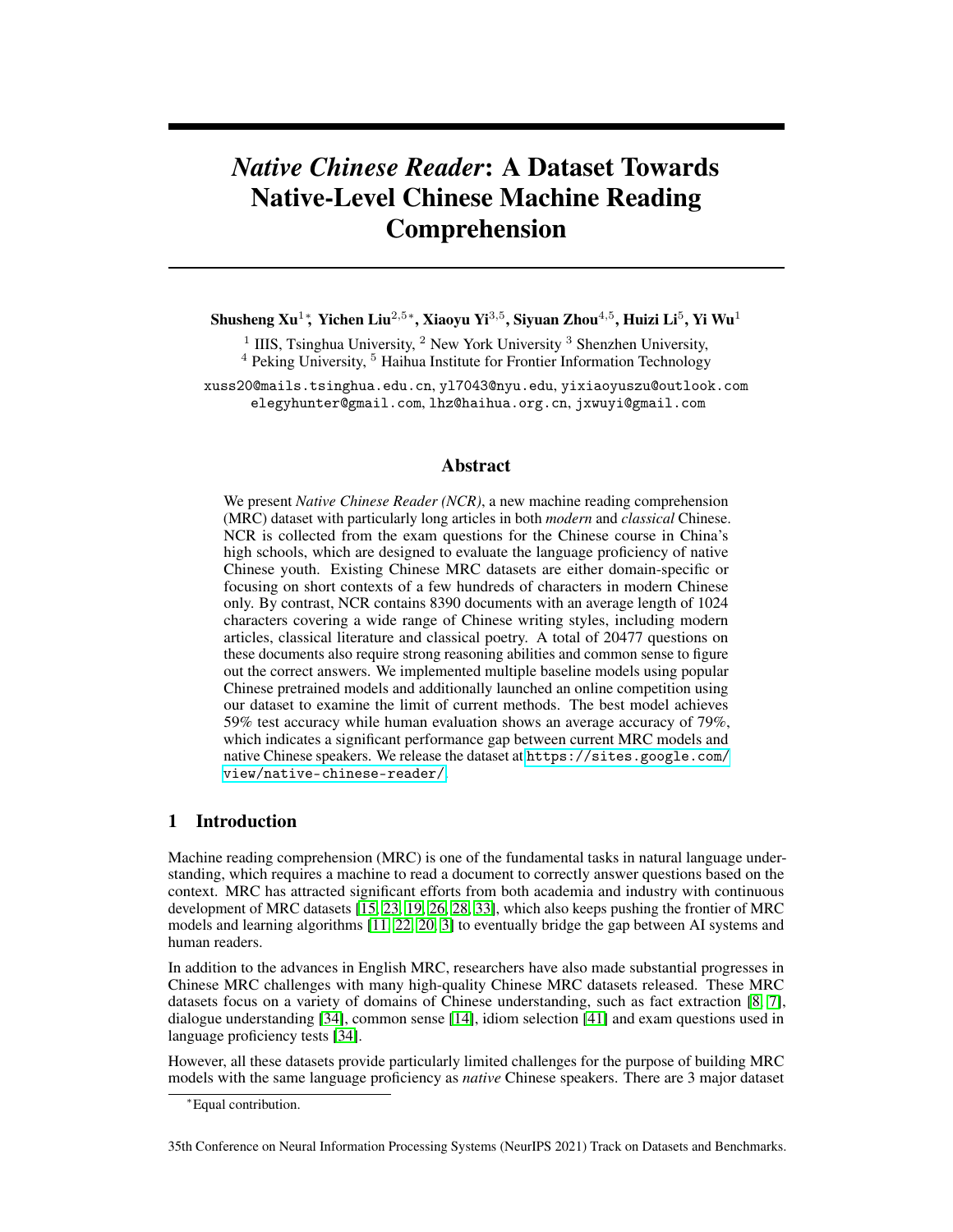limitations. First, the length of reading materials are *short*. For example,  $C_M^3$  [\[34\]](#page-12-0), a multiple-choice MRC dataset with the longest documents, has merely 180 characters per document on average. Even in the cloze-based datasets, the longest average document length is just around 500 characters. Second, the questions are *not sufficiently difficult*. Most existing datasets are either extractive or domain-specific (e.g., focusing on idiom or simple facts). Although  $C^3$  [\[34\]](#page-12-0) provides exam-based free-form multiple-choice questions, they are designed for *non-native* speakers and therefore do not require native-level reasoning capabilities and common sense knowledge to answer the questions. More importantly, none of existing datasets consider reading comprehension on *classical Chinese* documents, such as classical literature and poetry. Classical Chinese, as a writing style used in almost all formal writing until early 20th century [\[38\]](#page-12-2), plays a critical role in Chinese culture and has led to numerous idioms and proverbs. Even today, classical literature and poetry are still widely taught and examined in China's education system.

We developed a new general-form multiple-choice Chinese MRC dataset, *Native Chinese Reader (NCR)*, towards building a *native-level* Chinese comprehension system. The NCR dataset contains 8390 documents with over 20K questions collected using the exam questions for the Chinese course in China's high schools, which are designed to evaluate the language proficiency of *native* Chinese youth. Therefore, NCR naturally overcomes the limitations of existing datasets with sufficiently challenging questions and long documents in an average length of 1024 characters over both modern and classical Chinese writing styles (see Table [1\)](#page-2-0).

We provided in-depth analysis of NCR and implemented baselines using popular pretrained models. To further examine the limit of current MRC methods, we additionally launched a online competition using NCR. The best model we obtained achieves an average test accuracy of 59%, which is far below human evaluation result of 79% accuracy. This suggests a significant gap between current MRC model capabilities and the native-level Chinese language proficiency. We hope that NCR could serve as a milestone for the community to benefit future breakthroughs in Chinese natural language understanding.

# 2 Related Work

English Datasets: Machine Reading Comprehension tasks require a machine to answer a question based on the content in the given document. Early MRC datasets are primarily *cloze/span-based*, where the answer is simply a span in the document or a few words to be filled in the blank, including CNN/Daily Mail [\[15\]](#page-10-0), LAMBADA [\[25\]](#page-11-7), CBT[\[16\]](#page-11-8), BookTest [\[2\]](#page-10-6), Who-did-What [\[24\]](#page-11-9) and CLOTH [\[39\]](#page-12-3). The famous SQuAD dataset [\[27,](#page-11-10) [26\]](#page-11-2) for the first time introduces human-generated *free-form questions*, which requires the machine to understand natural language to select the correct span in Wikipedia pages. Similar datasets follow this trend of using free-form questions and adopt reading documents from a variety of sources, such as news articles [\[37,](#page-12-4) [17\]](#page-11-11) and dialogues [\[18,](#page-11-12) [28,](#page-11-3) [4\]](#page-10-7). In addition to these datasets where the answers can be directly *extracted* from the document, another popular type of datasets, i.e., *abstractive* datasets, ask the reader to generate an answer that may not be found in the given context [\[23,](#page-11-0) [12\]](#page-10-8). Abstractive datasets further require the reader to perform non-trivial reasoning over the facts in the document as well as common sense knowledge to produce answers. However, since the answer itself is a natural language, evaluation for abstractive datasets can be tricky. *Multiple-choice* datasets overcome the evaluation difficulty in abstractive datasets by simply asking the reader to select the correct answer from the candidate options. Representative datasets, such as RACE [\[19\]](#page-11-1) and DREAM [\[33\]](#page-11-4), utilize exam questions collected from standard English proficiency tests, which are generated by language teachers to evaluate a variety of language capabilities of non-native English speakers.

Chinese Datasets: The development of Chinese MRC datasets follow a similar trend of English ones. Early cloze-based datasets, such as People Daily news (PD) dataset and Children's Fairy Tale (CFT) dataset [\[9\]](#page-10-9), utilize a sentence with a repeated noun removed as the question and ask the reader to predict the removed noun. As Chinese counterparts to the SQuAD dataset, DRCD [\[31\]](#page-11-13), CMRC2017 [\[8\]](#page-10-3) and CMRC2018 [\[7\]](#page-10-4) datasets adopt human-generated questions and ask the reader to extract spans in the given documents as answers. DuReader [\[14\]](#page-10-5), a representative abstractive dataset collects natural questions and answers from Baidu search data, which are in the same style as the English MS-MARCO dataset [\[23\]](#page-11-0). CMRC2019 dataset [\[10\]](#page-10-10) and ChID dataset [\[41\]](#page-12-1) combine cloze-based questions and multiple-choice answer options. In CMRC2019, a few sentences are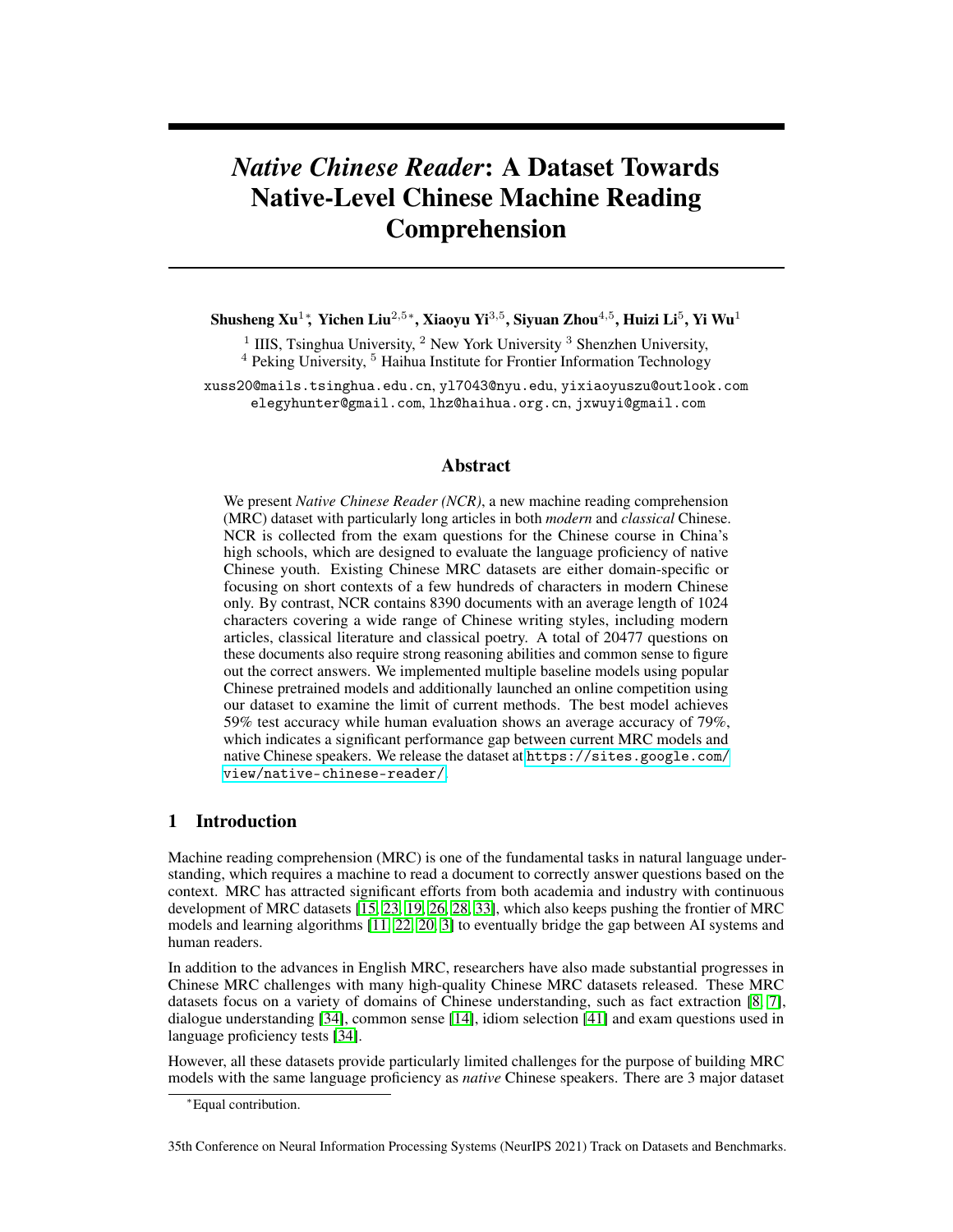|                  |       | Source of Doc.    |           |                 |      | Classical      |
|------------------|-------|-------------------|-----------|-----------------|------|----------------|
| <b>Dataset</b>   | #Que. |                   | Que. type | Ans. Type       | Avg. | Chinese        |
| <b>PD</b>        | 877K  | <b>News</b>       | cloze     | extractive      | 379  | N <sub>0</sub> |
| <b>CFT</b>       | 3.5K  | <b>Stories</b>    | cloze     | extractive      | 139  | N <sub>0</sub> |
| <b>DRCD</b>      | 34K   | Wiki              | NO.       | extractive      | 437  | N <sub>0</sub> |
| <b>CMRC 2017</b> | 364K  | Wiki              | NO.       | extractive      | 486  | N <sub>0</sub> |
| <b>CMRC 2018</b> | 18K   | Wiki              | NO.       | extractive      | 508  | N <sub>0</sub> |
| DuReader         | 200K  | Baidu             | NO.       | abstractive     | 82   | N <sub>0</sub> |
| <b>CMRC 2019</b> | 100K  | <b>Story</b>      | cloze     | multiple choice | 557  | N <sub>0</sub> |
| ChID             | 729K  | News&Stories      | cloze     | multiple choice | 159  | N <sub>0</sub> |
| $C3-D$           | 9.6K  | Exam (Non-Native) | NO.       | multiple choice | 76   | N <sub>0</sub> |
| $C3-M$           | 10K   | Exam (Non-Native) | NO.       | multiple choice | 180  | N <sub>0</sub> |
| <b>NCR</b>       | 20.4K | Exam (Native)     | NO.       | multiple choice | 1024 | Included       |

<span id="page-2-0"></span>Table 1: Comparison between NCR and related Chinese MRC datasets. NQ is short for free-form *natural question*.

masked in each document and the reader is asked to match each option sentence to the corresponding blank in the document. ChID focuses on traditional Chinese idioms by asking the reader to select the correct idiom based on the given story context. Recently, the  $C<sup>3</sup>$  dataset [\[34\]](#page-12-0) was released, which contains both free-form questions and multiple-choice answer options.  $C<sup>3</sup>$  is collected using the exam questions for Chinese-as-a-second-language tests and consists of two sub-datasets,  $C_{\text{D}}^3$  focusing on normal documents and  $\mathrm{C}_{\mathrm{M}}^3$  on dialogues, which can be viewed as the Chinese counterparts of RACE [\[19\]](#page-11-1) and DREAM [\[33\]](#page-11-4) respectively.

Position of NCR: We developed Native Chinese Reader (NCR), a exam-question-based MRC dataset with free-from questions and multiple-choice answer options, which aims to push the frontier of building *native-level* Chinese MRC models. The high-level statistics of NCR and all the aforemen-tioned datasets are summarized in Table. [1.](#page-2-0)  $\mathrm{C}^3$  is perhaps the most related work to ours. However,  $\mathrm{C}^3$ are collected from *Chinese-as-a-second-language* tests, so its questions are much easier than NCR for three reasons. First, documents, questions and answers in NCR are substantially **longer** than C<sup>3</sup>. Second, a quarter of the documents in NCR are written in classical Chinese, which is a critical component of Chinese language but largely ignored by existing works. We remark that although the answers in ChID dataset [\[41\]](#page-12-1) are idioms, which is a restricted form of classical Chinese, the documents in ChID remain in modern Chinese. Lastly, the questions in NCR are collected from the exams for China's high-school students and require **native-level reasoning capabilities** using the background knowledge of Chinese history and culture. In-depth comparisons on the question types between C<sup>3</sup> and NCR can be found in Sec. [3.4](#page-5-0) with example questions shown in Table. [6.](#page-7-0) In addition, we highlight that a lot of questions in NCR require choosing one *incorrect* option out of 4 options (i.e., three other are *correct*; see Table [4](#page-4-0) and [6](#page-7-0) for examples). We count the questions containing "不正 确" ("incorrect"), "不& 合" ("incompatible") or "不恰当" ("inappropriate"), 56.49%, 57.63%, and 56.14% of questions fall into this category in training/validation/test sets respectively. This requires the capability of understanding and reasoning with negations.

Finally, we remark that, in addition to Chinese and English, there are also other datasets developed in other languages like Japanese [\[32,](#page-11-14) [36\]](#page-12-5), Russian [\[13\]](#page-10-11) and cross-lingual scenarios [\[1,](#page-10-12) [21\]](#page-11-15), which are of parallel interest to our project.

# 3 Native Chinese Reader (NCR) Dataset

In this section, we provide detailed analysis of the documents and questions in our NCR dataset, including overall statistics, document styles, major challenges as well as studies on question types.

### 3.1 Task Format and Collection Methodology

In NCR, each document is associated with a series of multiple-choice questions. Each question has 2 to 4 options, of which exactly one is correct. The task is to select the correct option based on the document and the question. Both questions and options are expressed in natural language covering a wide range of question types (more details discussed below).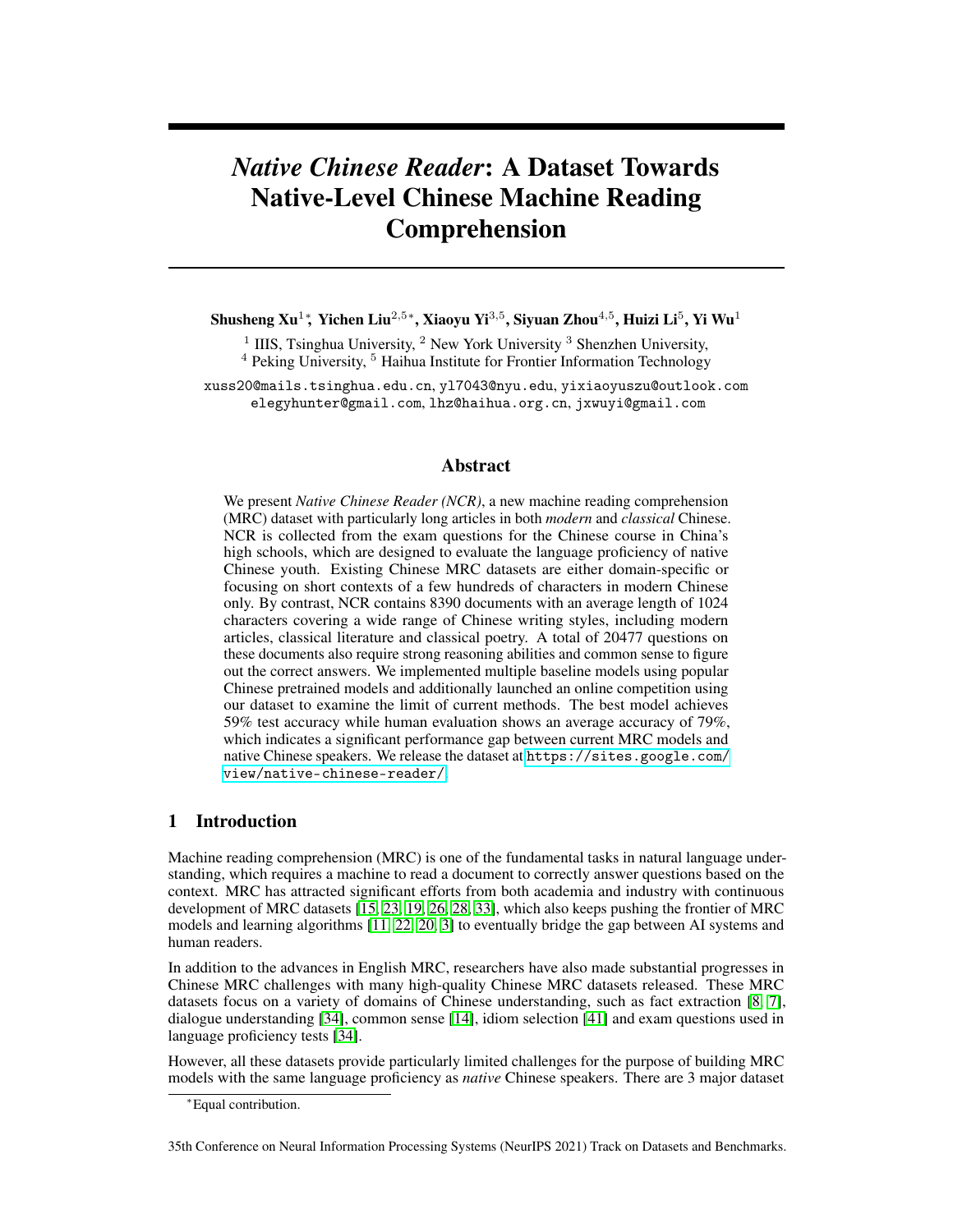All the questions and documents are collected from online open-access high-school education materials. After data cleaning, 8315 documents followed by 20284 questions are obtained. We randomly split the dataset at the document level, with 6315 for training, 1000 for validation and 1000 for testing. Furthermore, to make sure our test set has sufficient novel questions that never appear online, we also invited a few high-school Chinese teachers to manually generate 193 questions for a total of 73 additional documents to augment the test set. Finally, NCR consists of 6315 documents with 15419 questions for training, 1000 documents with 2443 questions for validation and 1073 documents with 2615 questions for testing.

<span id="page-3-0"></span>Table 2: The overall statistics of different Chinese multi-choice MRC datasets. ChID and CMRC2019 are cloze-based without questions. \* means statistics are collected over validation and test set only.

| <b>Datasets</b>            | Len. of Doc.   | Len. of Oue. | Len. of Opt. | #Opt. per Que. | #Que. per Doc. |
|----------------------------|----------------|--------------|--------------|----------------|----------------|
|                            | Avg. / Max.    | Avg./Max.    | Avg./Max.    | Min./Avg./Max. | Min./Avg./Max. |
| ChID                       | 159.1/581      | N/A          | 4/4          | 7/7.0/7        | 1/1.2/12       |
| <b>CMRC 2019</b>           | 557.3/688      | N/A          | 13.8/29      | 5/10.6/15      | 0/9.9/15       |
| $C3-M$                     | 180.2/1.274    | 13.5/57      | 6.5/45       | 2/3.7/4        | 1/1.9/6        |
| $C3-D$                     | 76.3/1.540     | 10.9 / 34    | 4.4/31       | 3/3.8/4        | 1/1.2/6        |
| C <sub>3</sub>             | 116.9/1.540    | 12.2/57      | 5.5/45       | 2/3.8/4        | 1/1.5/6        |
| <b>NCR</b> Classical only* | 521.5/1.258    | 25.7/178     | 36.8/130     | 2/4.0/4        | 1/2.2/5        |
| NCR Modern only*           | 1207.8 / 4,640 | 24.4 / 276   | 44.1 / 152   | 2/4.0/4        | 1/2.5/5        |
| <b>NCR All</b>             | 1023.7 / 4,640 | 24.5/352     | 43.0 / 256   | 2/4.0/4        | 1/2.4/5        |

## 3.2 Dataset Statistics

We summarize the high-level statistics of our NCR dataset and other related multi-choice Chinese MCR datasets in Table [2.](#page-3-0) In addition, we also measure the statistics of classical and modern documents from the validation and test set, where we can observe that modern Chinese articles are more than twice longer than classical Chinese literature. Comparing with other Chinese MRC datasets, NCR is an order of magnitude longer, even including those very concise classical Chinese documents. Besides documents, NCR also contains much longer questions and answer options. Particularly for the option length, NCR is almost an order of magnitude longer except the CMRC2019 dataset. We remark that CMRC2019 is a cloze-style dataset with a completely different question style from NCR: CMRC2019 options are original document texts while the reader only needs to match the options to the corresponding blank in the document. Overall, NCR has substantially longer articles, questions and options with diverse document styles, which suggests a much higher comprehension difficulty than existing datasets.

<span id="page-3-1"></span>Table 3: Statistics of document length over NCR validation set and test set. Classical Chinese articles (including poetry) are much shorter than modern Chinese articles.

| Style     | count | min | avg  | max  |
|-----------|-------|-----|------|------|
| Modern    | 1493  | 47  | 1208 | 4640 |
| Classical | 580   | 24  | 522  | 1258 |
| Poetry    | 63    | 24  | 156  | 668  |

### <span id="page-3-2"></span>3.3 Document Style and Challenges

We manually annotated the writing styles of the documents in validation set and test set with summarized statistics in Table [3.](#page-3-1) Almost a quarter of the documents are in classical Chinese. We remark that most documents are collected from online open-access resources. This indicates that classical Chinese indeed plays a critical role in China's Chinese class, which, however, is often ignored in previous Chinese MRC studies. Table [4](#page-4-0) presents two example documents, one in classical Chinese  $(D1)$  and one in modern Chinese  $(D2)$ , with associated questions. In the following content, we will discuss the major challenges in NCR with respect to different document writing styles.

Classical Chinese: Classical Chinese literature is substantially more difficult than modern Chinese documents due to its conciseness and flexible grammar. Most classical Chinese words are expressed in a single character and therefore are not restrictively categorized into parts of speech: nouns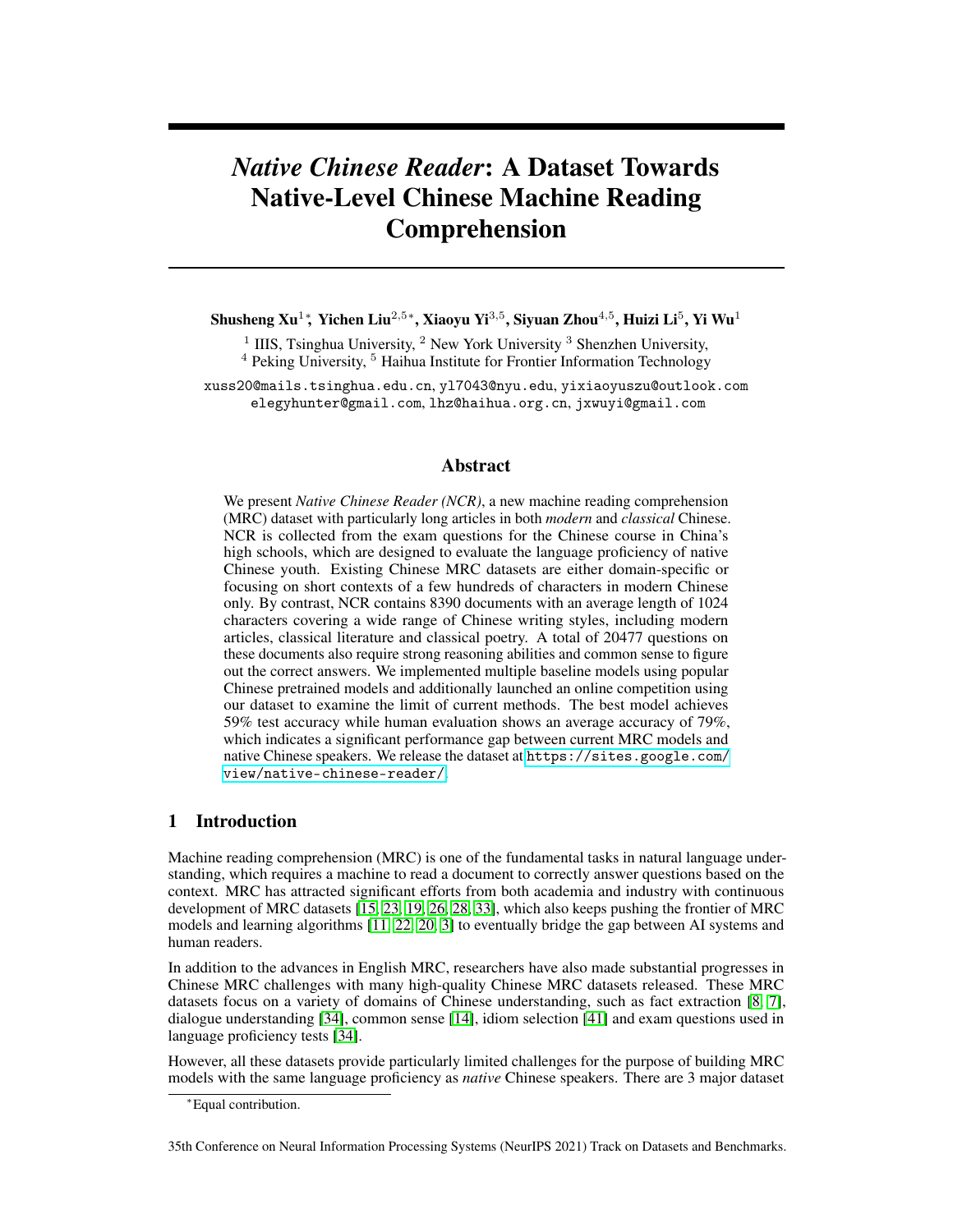<span id="page-4-0"></span>Table 4: Example documents and questions (left) with English translation (right). Top (D1): a classical Chinese poem; Bottom (D2): an except of a modern Chinese article.  $\star$  denotes the correct option for each question  $(Q)$ .

| D1 相A 欢<br>李煜<br>无言独上•楼<br>月如钩。 寂寞梧桐深】<br>清<br>理Ø乱<br>秋。 剪不断<br>是离愁。 别是一,<br>滋<br>味在心头。                                                                                                                                                                                                                                                                                                                                                                                                                                                                                                                                                                                                                                           | <b>D1</b> Form of Xiang-Jian-Huan Li Yu<br>Silent, solitary, I step up the western tower. The moon appears like a hook. The<br>lone parasol tree locks the clear autumn in the deep courtyard. What cannot be<br>cut nor raveled, is the sorrow of separation: Nothing tastes like that to the heart.                                                                                                                                                                                                                                                                                                                                                                                                                                                                                                                                                                                                                                                                                                                                                                                                                                                                                                                                                                                                                                                                                                                                                                                                                                                                                                                                                                                                                                                                                                                                                                                                                                                                                                                         |
|-----------------------------------------------------------------------------------------------------------------------------------------------------------------------------------------------------------------------------------------------------------------------------------------------------------------------------------------------------------------------------------------------------------------------------------------------------------------------------------------------------------------------------------------------------------------------------------------------------------------------------------------------------------------------------------------------------------------------------------|-------------------------------------------------------------------------------------------------------------------------------------------------------------------------------------------------------------------------------------------------------------------------------------------------------------------------------------------------------------------------------------------------------------------------------------------------------------------------------------------------------------------------------------------------------------------------------------------------------------------------------------------------------------------------------------------------------------------------------------------------------------------------------------------------------------------------------------------------------------------------------------------------------------------------------------------------------------------------------------------------------------------------------------------------------------------------------------------------------------------------------------------------------------------------------------------------------------------------------------------------------------------------------------------------------------------------------------------------------------------------------------------------------------------------------------------------------------------------------------------------------------------------------------------------------------------------------------------------------------------------------------------------------------------------------------------------------------------------------------------------------------------------------------------------------------------------------------------------------------------------------------------------------------------------------------------------------------------------------------------------------------------------------|
| 01 "寂寞梧桐深】 清秋"中" "的意思是<br>A. 头 B.金<br>C. $\#$ $\star$<br>D.升<br>Q2 下bÙ首「的O析不正确的一y是<br>A. 上<br>定景<br>•楼、月 Г 、梧桐、深 Δ 、清<br>画b冷寂。<br>秋<br>B."寂寞梧桐深b 清秋"一句<br>写栽着梧桐树<br>渲染了清秋气氛。<br>的b落很寂Y<br>C. 下 Ⅰ 入抒怀<br>写出了作 • 忧生活中34G以排<br>⊂的感情★<br>D. 全「将抽@的情感加以形@化 抒发了作<br>离乡去国之 。                                                                                                                                                                                                                                                                                                                                                                                                                                                             | Q1 In "The lone parasol tree locks the clear autumn in the deep courtyard.",<br>"Locks" means<br>A.The lock<br><b>B.Gold lock C. Lock up</b> $\star$ <b>D.Unlock</b><br>Q2 The incorrect option for the appreciation and analysis of this poem is<br>A. The scenery is fixed in the first half, including the west tower, moonlight, para-<br>sol tree, deep courtyard, and clear autumn, the picture of which is cold and quiet.<br>B. The sentence "The lone parasol tree locks the clear autumn in the deep court-<br>yard" says that the courtyard with the parasol tree is very quiet, rendering the<br>atmosphere of autumn.<br>C. The second half turns to express feelings and writes about author's unre-<br>lievable feeling when he secretly worry about life. $\star$<br>D. The whole poem visualizes abstract emotions and expresses the author's suf-<br>fering in leaving his hometown and the capital.                                                                                                                                                                                                                                                                                                                                                                                                                                                                                                                                                                                                                                                                                                                                                                                                                                                                                                                                                                                                                                                                                                        |
| D2 在酒楼上<br>• Ä (2) 我竟不料在Ù<br>里意外的GA朋友了 ——假如他现在Ø 我称<br>他为朋友。•上来的分明是我的旧同窗<br>也是做<br>教员时代的旧同事 匕匡虽然‡有些改变<br>但一<br>A.也就¤Æ 独有L.动却变得格外A<br>很不像<br>当年敏捷34悍的吕「甫了。(11)"我一回来 就<br>想到我可<br>。"他一手擎着烟卷<br>一只手扶着酒<br>的向我 <sub>〇</sub> 。"我在少年时<br>看A蜂<br>杯<br>似 ヘ<br>子或蝇子停在一个地方 □什么来一吓<br>即刻口<br>去了<br>但是口了一个小圈子 便又回来停在原地<br>点<br>便以为U实在很可<br>也可怜。可不料现在<br>我⊖ 已也口回来了 不ÇÕ了点小圈子。又不料<br>你也回来了。你不√口得更Ü些么 "(20)"你<br>教的是'子曰×云'"么 我巨得奇异 便∎。(21)<br>"⊖然。你Ø以为教的是ABCD么 我先是两个学<br>一个û 《 $\times$ ǐ 》<br>一个û《孟子》。新Ñ<br>生<br>又添了一个 女的 · Q 《女儿】》 。 D - 学也不<br>不是我不教 他们不•教。"(22)"我实在料<br>教<br>不到你倒去教Ù{书,"(23)"他们的 子• 他们<br>我是别人 无乎不可的。〕些无」的事<br>ûÜ些<br>只•••便便,"(24)"企么 你以后kα<br>一什么<br>备怎么办呢 "(25)"以后 ——我不知§。你看<br>我们Q时k想的事可有一件如意 我现在什么也<br>不知§ 口明天怎样也不知§ 口后一分" | <b>D2.</b> In the Restaurant (Excerpt) <b>Lu Xun</b> (2) I never guessed that here of all<br>places I should expectedly meet a friend – if such he would still let me call him.<br>The newcomer was an old class mate who had been my colleague when I was a<br>teacher, and although he had changed a great deal I knew him as soon as saw him.<br>Only he had become much slower in his movements, very unlike the nimble and<br>active Lu Wei-fu of the old days. (11) "As soon as I came back I knew I was a<br>fool". Holding his cigarette in one hand and the wine cup in the other, he spoke<br>with a bitter smile. "When I was young, I saw the way bees or flies stopped in<br>one place. If they were frightened they would fly but after flying in a small circle<br>they would come back again to stop in the same place; and I thought this really<br>very foolish, as well as pathetic. But I didn't think that I would fly back myself,<br>after only flying in a small circle. And I didn't think you would come back either.<br>Couldn't you have flown a little further?" (20)"Are you teaching that?" I asked<br>in astonishment (21) "Of course. Did you think I was teaching English? First I<br>had two pupils, one studying the Book of Songs, the other Mencius. Recently I<br>have got another, a girl, who is studying the Canon for Girls. I don't even teach<br>mathematics; not that I wouldn't teach it, but they don't want it taught." (22)"I<br>could really never have guessed that you would be teaching such books" (23)<br>"Their father wants them to study these. I'm an outsider so it's all the same to<br>me. Who cares about such futile affairs anyway There's no need to take them<br>seriously " (24) "Then what do you mean to do in future?" (25) "In future? I<br>don't know. Just think: Has any single thing turned out as we hoped of all we<br>planned in the past? I'm not sure of anything now, not even of what I will do<br>tomorrow, or even of the next minute " |
| Q3 下列对文章思想内容的理百与分析<br>不正确<br>的一V 是<br>A."L 动却变得格外A<br>很不像当年敏捷34<br>悍的吕「甫了"高度概括了眼前吕「甫的34神状<br>突出他的A " 废 。<br>态<br>B. "蝇子口了一个小圈子 便又回来停在原地<br>点 "<br>吕¬甫的U番⊖ ð é 嘲中对 è 身: 乏清醒<br>的口Æ 浑噩度日 揭示了残酷的现实生活将人<br>的灵魂挤扁 人们只V在"唐消沉中磨蚀生命的<br>主~ 。*<br>C. 从吕-甫叙凸现在教书生涯的内容和原因的<br>可A他已  Y] 了当初的理想<br>Ýί†<br>变得B<br>屈从于当前}固封建势力。<br>且偷安<br>D. 文章 C吕¬甫的人生 历来告巨û<br>믐<br>っ甫的人生悲剧正是€个时代无数知Æ分子悲剧<br>命曰的代h<br>个人的悲剧】后则是整个时代的<br>悲哀。                                                                                                                                                                                                                                                                                                                    | Q3 The incorrect one from the following understanding and analysis of the<br>thought content of the article is:<br>A. "Only he had become much slower in his movements, very unlike the nimble<br>and active LuWei-fu of the old days. " gives a high-level overview of Lu Weifu's<br>mental state, highlighting his sluggish decadence.<br>B. "If they were frightened they would fly but after flying in a small circle<br>they would come back again to stop in the same place." indicates that Lu<br>Wei-fu lacks clear understanding of himself and lives in a muddle, which<br>reveals that the cruel reality of life squeezes the soul, human can only wear<br>out their lives in depression. $\star$<br>C. From Lu Wei-fu's narration of the content and reasons of his current teaching<br>career, it can be seen that he has violated his original ideals, has become stubborn,<br>and yielded to the current stubborn feudal forces.<br>D. The article tells readers through Lu Wei-fu's life experience that Lu Weifu's<br>life tragedy is the representative of the tragedy of countless intellectuals in that<br>era, and behind the personal tragedy is the tragedy of the entire era.                                                                                                                                                                                                                                                                                                                                                                                                                                                                                                                                                                                                                                                                                                                                                                                                                         |

can be used as verbs, adjectives can be used as nouns, and so on. For example, the character "东" only means "east" in modern Chinese. However, in the classical Chinese sentence, "顺流而<sup>东</sup> 也"(advance eastward along the river), it actually means "advance eastward". Classical Chinese also has distinguishing sentence patterns from nowadays, such as changing the order of characters and often dropping subjects and objects when a reference to them is understood.

Furthermore, an important sub-category in classical Chinese is *poetry*, which is typified by certain traditional poetic forms and rhythms. About 10% of the classical documents in NCR are poetry. Table [4,](#page-4-0) D1 shows a famous classical Chinese poem from Song dynasty, which is particularly short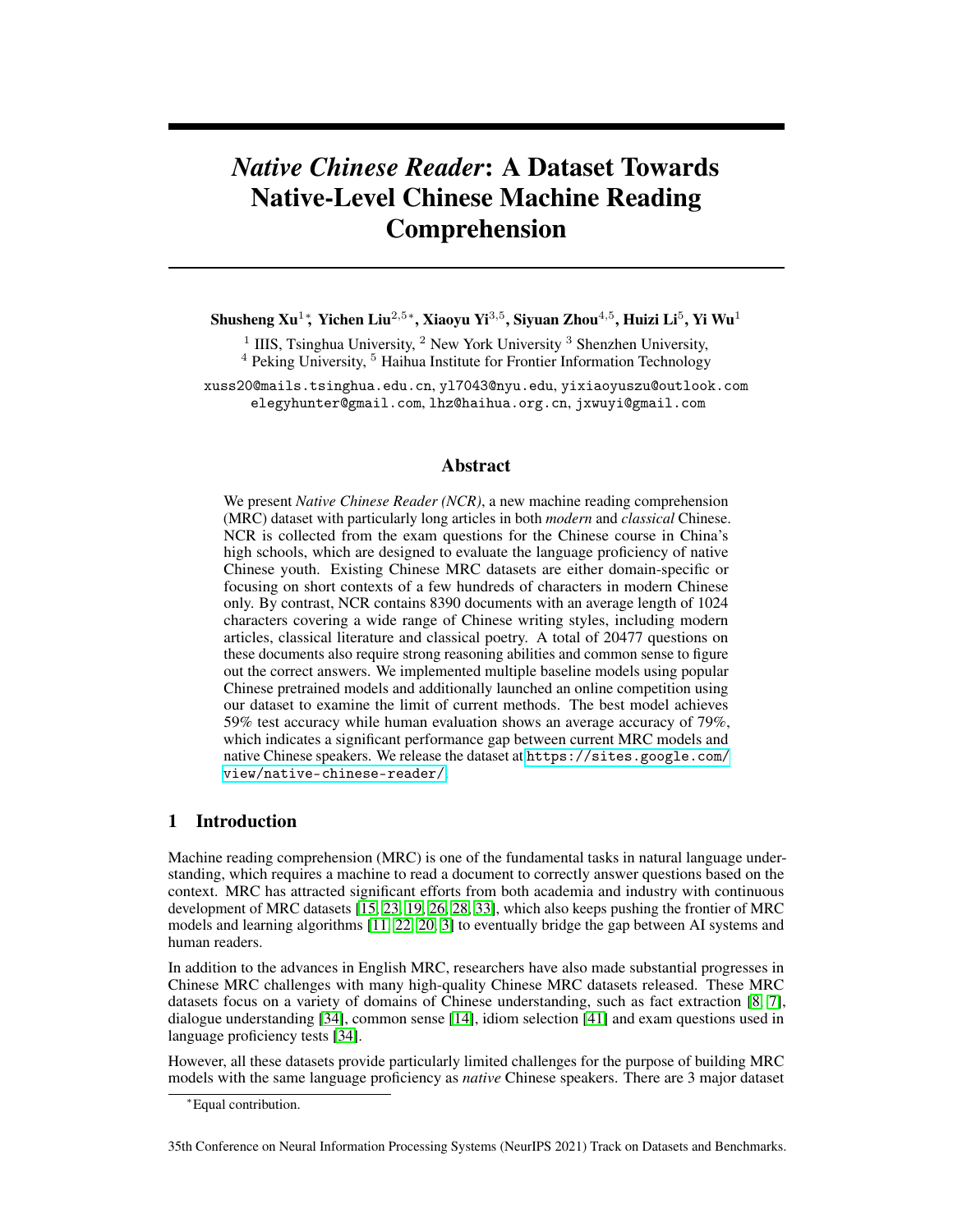

<span id="page-5-1"></span>Figure 1: The histogram of  $p_{(s>10)}$  over the validation and test sets. The blue bars correspond to classical documents, while the orange bars represent modern documents. We can observe that 0.2 is an effective classification boundary to distinguish classical and modern documents.

<span id="page-5-2"></span>Figure 2: The histogram of  $p_{(s>10)}$  over the training set. Although the writing style of these documents are not annotated, we could still observe two modalities with a separation boundary at 0.2, which we will use as a rough criterion to distinguish modern and classical documents in the training set.

and abstract in order to satisfy the poetic form of "相见欢" (Xiang-Jian-Huan). This poem describes a scene where the poet stands on a tower staring at the moon. However, in order to correctly understand the sentiment and meaning of the poem, the reader needs to leverage imagery and symbolism in classical Chinese culture (e.g., moon and autumn mean sadness) as well as the personal background of the poet (e.g., Li Yu was a captured emperor).

**Modern Chinese:** For the modern Chinese documents in NCR, in addition to the challenge due to longer average length, the associated questions also focus more on the high-level metaphors and the underlying thoughts, which often require non-trivial reasoning with historical and cultural knowledge. Table [4](#page-4-0) D2 shows an excerpt from a long article (the full document in NCR has about 2000 characters) written by a famous Chinese author,  $\frac{4}{3}$  (Lu Xun). The article describes a scene where the author unexpectedly met one of his old friends not seen for a long time and had a meal together. The associated question (Q3) primarily asks about the high-level thoughts expressed by the author, which has to be inferred from the entire article and requires the readers to have strong knowledge of the author's personal experiences and the background of the era.

In addition to human annotation, we found that sentences in classical documents are usually shorter than in modern documents, which can be used as a simple criterion to categorize writing style. In detail, we split each document into sentences, compute the proportion of sentences with a length greater than [1](#page-5-1)0, and denote it as  $p_{(s>10)}$ . We plot the histogram of  $p_{(s>10)}$  in Figure 1 and [2.](#page-5-2) We remark that in validation and test sets, 98% of the classical documents have  $p_{(s>10)} < 0.2$  while 96% of the modern documents have  $p_{(s>10)} \geq 0.2$ . This suggests an approximate yet effective categorization criterion, i.e.,  $p_{(s>10)} < 0.2$ , for classifying document style over the training set.

## <span id="page-5-0"></span>3.4 Question Type

To perform fine-grained analysis of the questions in NCR, we conduct human annotations for a sampled batch of 300 questions from the test set. The label of each question is on the consensus of 3 annotators. The questions are categorized into 5 different categories:

Matching questions ask about a fact that has been explicitly described in the document. The correct answer can be directly obtained from a short span or a single sentence from the document. Note that different options can refer to different spans.

Semantic questions ask about the semantic meanings of words or characters in a sentence, including antonym, synonymy, rhetoric and word segmentation. Q1 in Table [4](#page-4-0) belongs to this category. We find that semantic questions are usually associated with classical Chinese documents.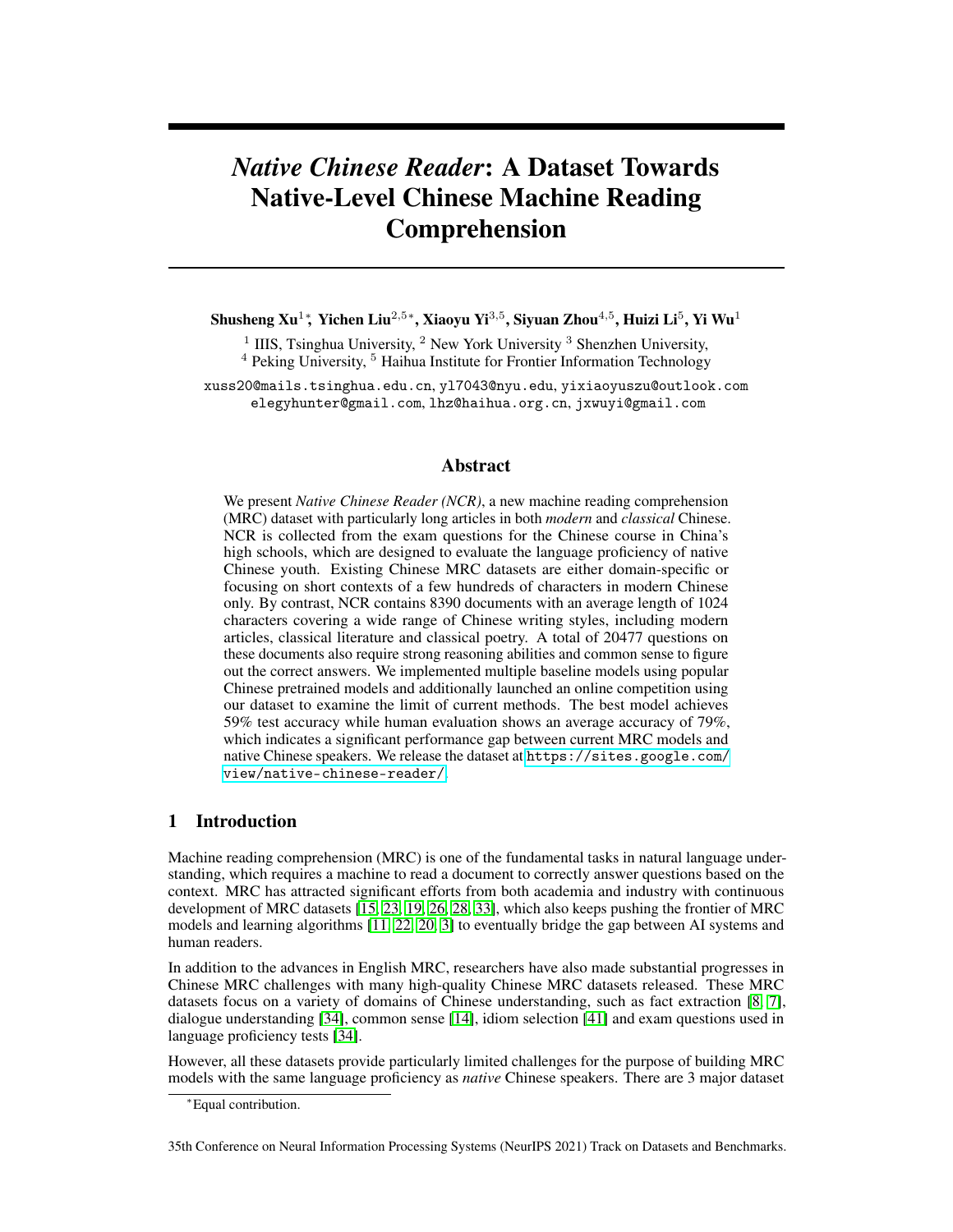Summary questions require the readers to understand all the facts stated throughout the entire document in order to choose a desired option, which presents a correct or incorrect fact summary.

Reasoning questions require the reader to perform non-trivial reasoning to infer a conclusion not explicitly stated in the document. A reasoning question in NCR often requires the reader to strong background knowledge and common sense. Q3 in Table [4](#page-4-0) and Q1 in Table [6](#page-7-0) belong to this category.

Sentiment questions ask about the implicit sentiment that the author expressed in the document. Sentiment questions in NCR typically require knowledge of imagery, symbolism and even the author's sociopolitical perspective. Q2 in Table [4](#page-4-0) belongs to this category.

The annotations are summarized in Table [5.](#page-6-0) We can observe that NCR has very few matching questions, which indicates that most NCR questions require non-trivial comprehension of the documents.

As a comparison, we also sampled a total of 600 questions from  $\mathbb{C}^3$  dataset, another exam-questionbased MRC dataset, with 300 from  $\rm C_M^3$  and 300 from  $\rm C_D^3$  respectively, and annotated the sampled questions with the same standard and annotation process. The statistics are summarized in Table [5.](#page-6-0) We can observe that C<sup>3</sup> contains a large portion of matching questions and much fewer summary and sentiment questions. Despite the fact that NCR and  $C<sup>3</sup>$  has about the same percentage of reasoning questions, we remark that reasoning questions in NCR are significantly harder than those in  $\mathbb{C}^3$ . This is not only because the documents in NCR are longer (so that fact extraction will be harder) but also because the reasoning questions in NCR typically require reasoning over a combination of document-level facts and background knowledge of both Chinese history and culture. To better illustrate the difference between NCR and  $\mathbb{C}^3$ , we select two example reasoning questions in Table [6,](#page-7-0) with one from  $C<sup>3</sup>$  and one from NCR respective.

## 4 Experiment

In this section, we conduct quantitative study as well as human evaluation on our NCR dataset.

#### 4.1 Baseline Methods

Trivial Baselines: We consider random guess and deterministic choice as trivial baselines. Deterministic choice always selects the same option ID.

Fine-Tuning of Pretrained Model: We utilize the MRC model architecture from the BERT paper [\[11\]](#page-10-1) and perform fine-tuning with NCR. We consider the fine-tuned performance of 7 popular Chinese pretrained models, including BERT-Chinese [\[11\]](#page-10-1), ERNIE [\[35\]](#page-12-6), BERT-wwm, BERT-wwmext, RoBERTa-large-Chinese [\[6\]](#page-10-13), MacBERT-base and MacBERT-large [\[5\]](#page-10-14). We also investigate the effectiveness of data augmentation by additionally collecting 6000 documents and 13K exam questions for China's primary-school Chinese course. We combine these primary-school exam questions and the NCR training data as an augmented dataset to further boost the final performance. All the model and training details can be found in appendix B.

Competition: To examine the limit of current MRC methods, we organized a 3-month-long online competition using NCR with training and validation set released. Participants are allowed to use any open-access pretrained model or any open-access *unlabeled* data. Use of any external MRC *supervision* is forbidden, since a portion of the test questions are possibly accessible online. This aims to prevent human annotations overlapping with our held-out data for a fair competition. There are a total of 141 participating teams and the best submission model with the highest test accuracy is taken

<span id="page-6-0"></span>

| Type      | <b>NCR</b> | $C_{2}^{3}$ . | $C_{\Gamma}^{3}$ | ೧3      |
|-----------|------------|---------------|------------------|---------|
| Matching  | $0.33\%$   | 47.0%         | 48.6%            | 47.8%   |
| Semantic  | 20.0%      | $1.7\%$       | 2.3%             | 2.0%    |
| Summary   | 38.3%      | 15.3%         | $4.3\%$          | 9.8%    |
| Reasoning | 28.3%      | 29.3%         | 36.7%            | 33.0%   |
| Sentiment | $13.0\%$   | 6.7%          | 8.0%             | $7.4\%$ |

Table 5: Distribution of question types in NCR and  $\mathbb{C}^3$ .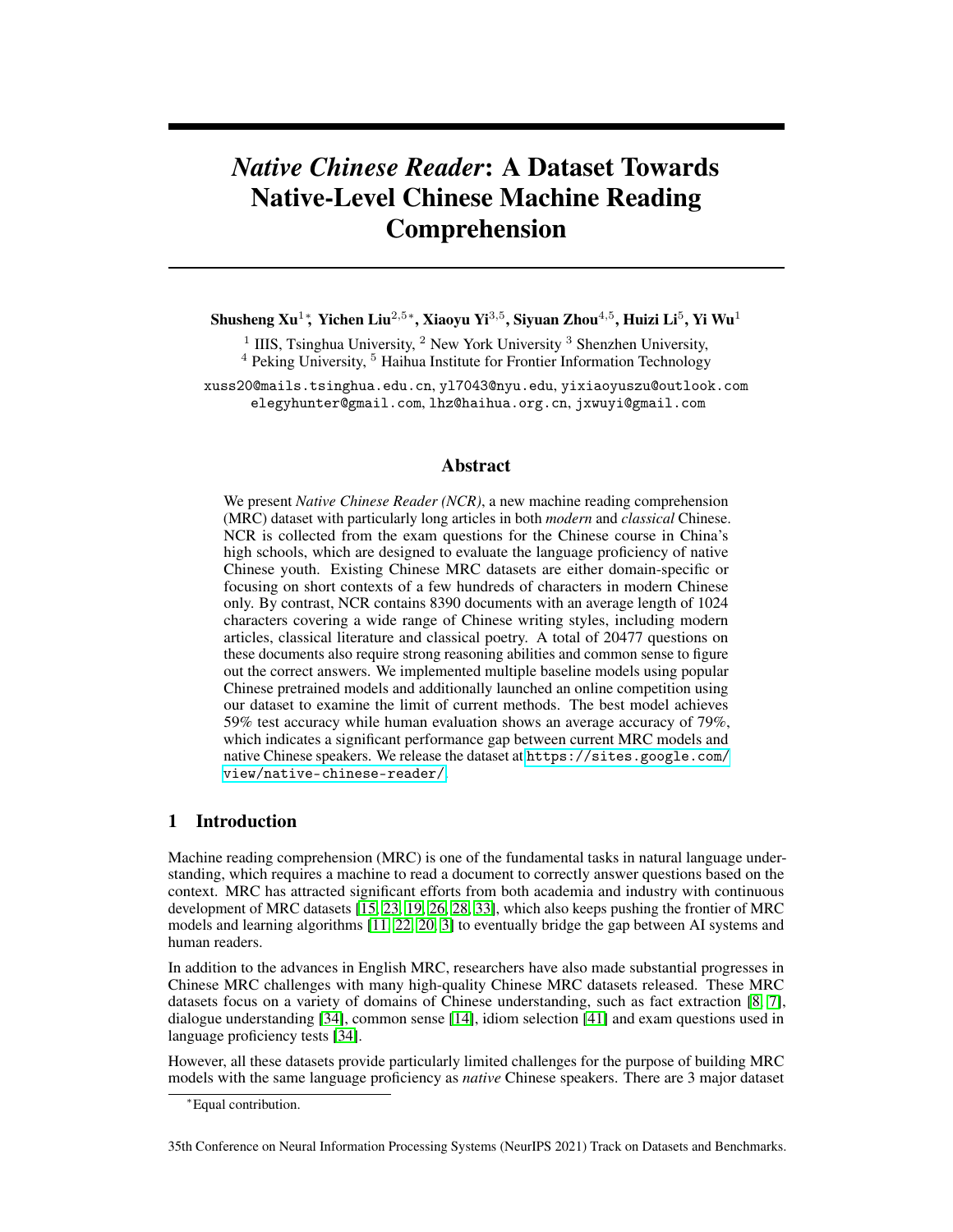<span id="page-7-0"></span>Table 6: Examples of reasoning questions from NCR (top) and  $C^3$  (bottom) with Chinese (left) and English translation (right). We defer the NCR document to Table 2 in Appendix D.  $\star$  denotes the correct option. In order to correctly answer Q1 from NCR, the reader not only needs to comprehend the texts in D1 describing the scene where Jun-tu meets the author's mother but also needs to understand the cultural meaning of " $\star \pm \times$ " (madam).

|                 | D1: 故乡 , $\bullet$ A<br>出与本 段中中年ð土形a分<br>O1:<br>析不恰当的一V                                                                                                                  | D1: My old home (excerpt) $Lu$ Xun<br>Q1: Select the incorrect analysis of middle-aged Jun-tu's<br>image.                                                                                                                                                                                                                                                                                                                                                                                                                |
|-----------------|--------------------------------------------------------------------------------------------------------------------------------------------------------------------------|--------------------------------------------------------------------------------------------------------------------------------------------------------------------------------------------------------------------------------------------------------------------------------------------------------------------------------------------------------------------------------------------------------------------------------------------------------------------------------------------------------------------------|
| NCR.            | A. 他称"我"母亲为"太太" h 现<br>了他有意"好"我"母亲。*<br>B. 他称  己少年时的好友为"爷"<br>O明了他受封建ⅡSA念影响很<br>深。<br>C.从他的对Y中可以看出他的生活<br>景况  常不好 他是当时下层人民<br>形曰的)影。<br>D.宏儿和水生就像当年的"我"和7<br>土一样 彼此之白没有" | A. He called my mother the "madam", which shows<br>his intention to please my mother. $\star$<br>B. He called his former good friend "master", which<br>shows that he was deeply influenced by the feudal con-<br>cept of hierarchy.<br>C. From his dialogue, we can see that the situation of<br>his life is very bad, and he is the epitome of the image<br>of the lower class at that time.<br>D. Hung-eth and the Shui-sheng are just like me and<br>Jun-tu at that time, they are not estranged from each<br>other. |
| $\mathcal{C}^3$ | D2: 男 Øý 不ý 再便宜点儿<br>女"已门 门您打五折了先生"<br>Q2: 他们最可ý是什么关ǔ<br>A.夫妻 C. 师和学生<br>B.同事 D.售 员和~客*                                                                                  | D2. Man: Can you make it a little cheaper? "Woman:<br>"I've given you a 50% discount, sir!"<br>Q2. What is the most likely relationship between them?<br>A. Husband and wife C. Teacher and student<br>B. Colleagues D. Salesperson and customer $\star$                                                                                                                                                                                                                                                                 |

as the *competition* model. The team is from an industry lab. They first pre-trained an XLNet-based model [\[40\]](#page-12-7) on a company-collected large corpus<sup>[2](#page-7-1)</sup>. For each question, they use an information retrieval tool Okapi BM25 [\[30,](#page-11-16) [29\]](#page-11-17) to extract the most relevant parts from the document and then run this pre-trained model for answer selection based on the extracted texts.

Human Evaluation: We randomly sample 50 documents with 120 questions from the annotated subset of test data in NCR and send these questions to 30 sophomore college students. All the students are native Chinese speakers majored in computer science, who have not taken any Chinese course during the recent 2 years after college admission. Therefore, we believe they have reasonable reading comprehension capabilities close to typical China's high school students. Each question is completed by at least 3 students to get an accurate performance estimation.

## 4.2 Results

### 4.2.1 Overall Performance

The performance of different baseline methods as well as human volunteers are summarized in Table [7.](#page-8-0) Pretrained models are substantially better than trivial baselines. Particularly, the MacBERTlarge model produces the highest fine-tuning test accuracy of 0.4780 while the use of external data augmentation further boost the test performance to 0.5021, which suggest the effectiveness of data augmentation. The best model comes from the participants of the online competition. The best competition model achieves a test accuracy of 0.5985, which is much higher than the best fine-tuning model that authors obtained. However, the human volunteers achieves an average accuracy of 0.7917, which results in a 20% performance margin over the best baseline MRC model. Human performance is averaged per question over three annotators. To measure the inter-agreement, we calculate the agreement ratios. 60.83% of the questions have the same answer from all the 3 students, and 96.67% of the questions have the same answers from at least 2 students.

<span id="page-7-1"></span><sup>&</sup>lt;sup>2</sup>Unfortunately, the company disagreed to release their internal pretraining data but the final trained model will be released at our project website.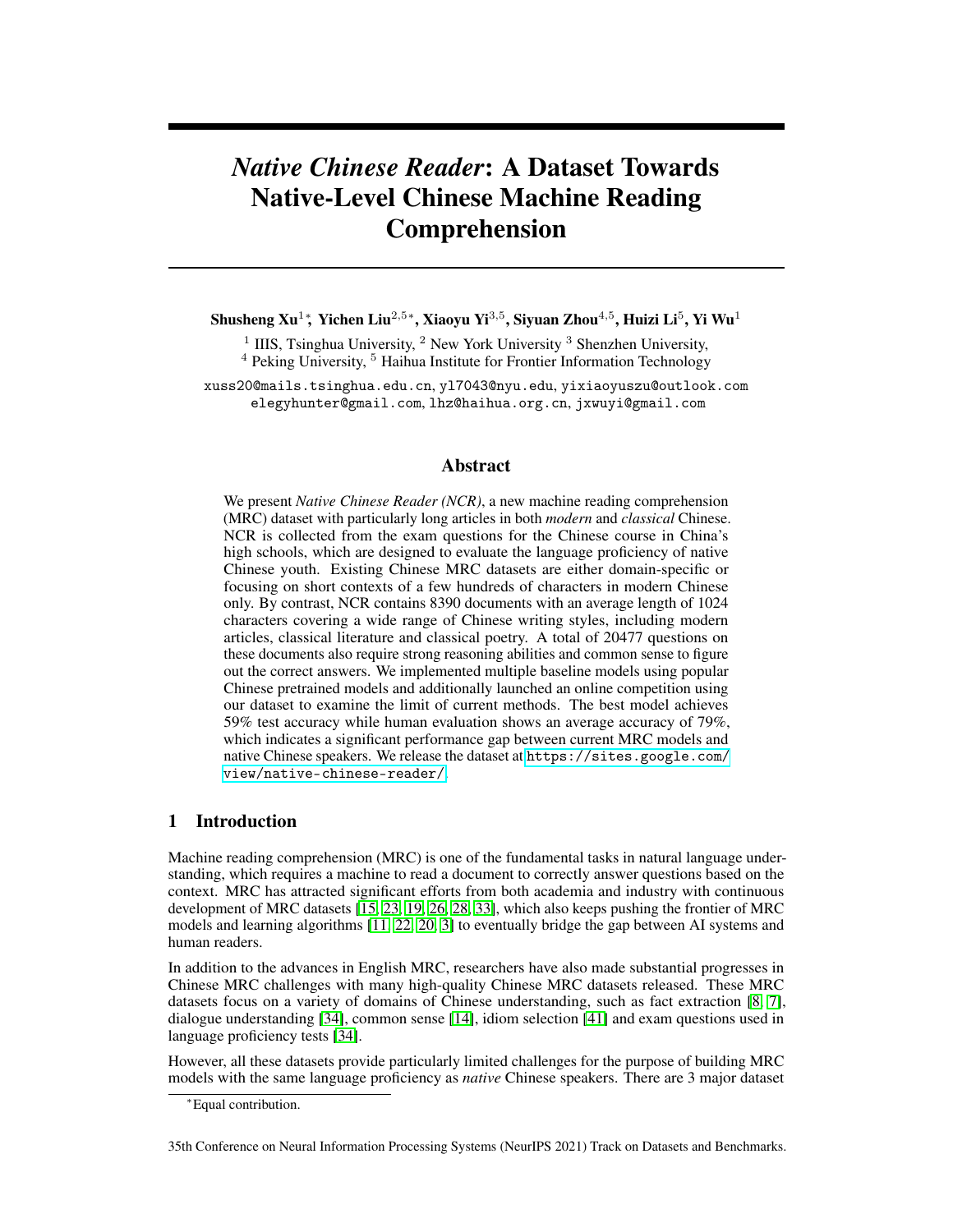| Method                    | Val.   | <b>Test</b> |
|---------------------------|--------|-------------|
| <b>Random Guess</b>       | 0.2505 | 0.2511      |
| Deterministic Choice      | 0.2951 | 0.2613      |
| <b>BERT-Chinese</b>       | 0.3930 | 0.3946      |
| <b>ERNIE</b>              | 0.4445 | 0.4252      |
| <b>BERT-wwm</b>           | 0.4310 | 0.4272      |
| BERT-wwm-ext              | 0.4814 | 0.4451      |
| <b>MacBERT</b>            | 0.4736 | 0.4597      |
| RoBERTa-large-Chinese     | 0.4666 | 0.4642      |
| MacBERT-large             | 0.5051 | 0.4780      |
| MacBERT-large (data aug.) | 0.5199 | 0.5021      |
| Competition               | 0.5831 | 0.5985      |
| Human performance         | N/A    | $0.7917*$   |
|                           |        |             |

<span id="page-8-0"></span>Table 7: Validation and test accuracy of different MRC methods on NCR. \* Human evaluation is only conducted over a subset of test questions.

<span id="page-8-1"></span>Table 8: Test accuracy of human and AI w.r.t. different document writing styles. FT is the best model finetuned by ourselves and CMP is the best competition model.

| Document Style         | Human  | FТ     | <b>CMP</b> |
|------------------------|--------|--------|------------|
| Modern                 | 0.7489 | 0.5257 | 0.6151     |
| Classical (w/o poetry) | 0.8632 | 0.4502 | 0.5671     |
| Poetry only            | 0.9167 | 0.3462 | 0.4179     |

## 4.2.2 Fine-Grained Analysis

We measure the performance of the MRC models, i.e., the best fine-tuned model (*FT*) and the competition model (*CMP*), and human on the test questions w.r.t. different factors, including writing style, document length and question type. We remark that the model accuracy are measured over the entire test set except the study on question type, which are over the annotated subset only.

Writing style: Table [8](#page-8-1) illustrates the performance of MRC models and human on different document styles. The performance of AI significantly drops on classical Chinese documents, particularly on poetry. By contrast, we observe an opposite phenomena for humans, who perform the best on poetry, the most abstract form of classical Chinese literature. We remark that in China's Chinese exams, questions on modern and classical texts may often have different examination focuses. Questions on classical Chinese are more biased towards understanding the meaning of characters, words, and sentences (see Table [4,](#page-4-0) Q1), which may not be intrinsically difficult for native Chinese students who have been well trained. While modern Chinese questions are often more general and require in-depth understanding of the entire document (see Table [4,](#page-4-0) Q3), which can be challenging for humans. This is because Chinese documents are much longer and reading and remembering facts under long documents can easily make a human distracted.

We also investigate whether a AI model purely trained on modern Chinese can directly transfer to classical texts. Since we do not have ground truth annotations on training set, we following the filtering process in section [3.3](#page-3-2) as a rough categorization, which yields 4507 documents. We fine-tune the MacBERT-large on this filtered training set (without data augmentation) and show the testing results in Table  $\overline{9}$ . We can observe that the performance on classical documents drops significantly with classical documents filtered out, while the performance on modern documents remains unchanged. Hence, we argue that classical Chinese training data can be critical. This also suggests an important direction for improving Chinese pre-trained models.

**Document Length:** Table. [10](#page-9-1) summarizes the performance of human and AI on documents with various lengths. For classical Chinese documents, the most challenging documents are those shortest ones, which are most likely poetry. For modern articles, human performance drops for particularly long articles. For AI, the hierarchically-structured competition model performs the worst on relatively short articles while the fine-tuning model has the most difficulties in documents with a moderate length, i.e., from 300 to 600 characters. This suggests possible enhancements on model architecture.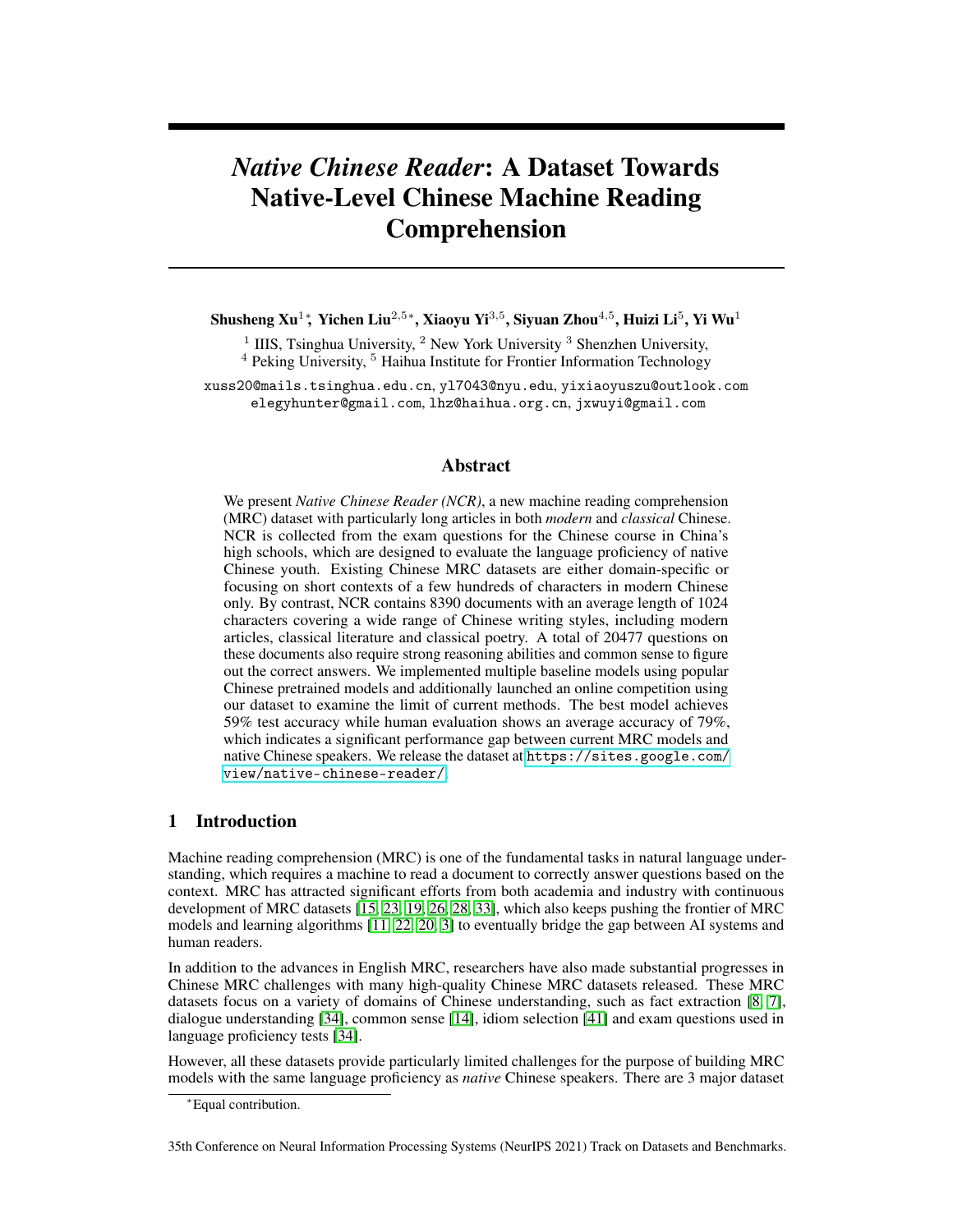<span id="page-9-0"></span>Table 9: Test accuracy of MacBERT-large fine-tuned on complete and filtered training set.

| Training set | Modern | $Classical$ (w/o poetry) | poetry |
|--------------|--------|--------------------------|--------|
| Complete     | 0.5039 | 0.3871                   | 0.3582 |
| Filtered     | 0.5060 | 0.2970                   | 0.2836 |

<span id="page-9-1"></span>Table 10: Test accuracy of human and AI w.r.t. different document lengths in both classical and modern Chinese. Human data are only presented when at least 5 documents can be collected from the annotated subset.

| Classical  |          |            |             |        |  |  |
|------------|----------|------------|-------------|--------|--|--|
| Len.       | [0, 100] | (100, 300] | (300, 600]  | >600   |  |  |
| FT         | 0.3014   | 0.5505     | 0.4162      | 0.4203 |  |  |
| CMP        | 0.2192   | 0.5046     | 0.6069      | 0.6116 |  |  |
| Human      | N/A      | 0.8333     | 0.7333      | 0.8958 |  |  |
|            | Modern   |            |             |        |  |  |
| Len.       | [0, 300] | (300, 600] | (600, 1200] | >1200  |  |  |
| <b>FT</b>  | 0.5714   | 0.4203     | 0.5220      | 0.5486 |  |  |
| <b>CMP</b> | 0.3809   | 0.5652     | 0.6373      | 0.5973 |  |  |
| Human      | N/A      | N/A        | 0.7879      | 0.6970 |  |  |

Moreover, although the performance gap between human and machine becomes less significant on particularly long documents, the accuracy of AI systems remains unsatisfying in general. We also want to remark that even those relative short documents in NCR are substantially longer and more sophisticated than existing datasets of the similar question types like  $\mathbb{C}^3$ .

<span id="page-9-2"></span>Table 11: Test accuracy of human and AI w.r.t. different question types. We ignore matching questions since they are too infrequent.

| Question Type | Human  | FT.    | <b>CMP</b> |
|---------------|--------|--------|------------|
| Semantic      | 0.9047 | 0.5000 | 0.5833     |
| Summary       | 0.7976 | 0.5431 | 0.5603     |
| Reasoning     | 0.7179 | 0.6000 | 0.6588     |
| Sentiment     | 0.6333 | 0.5641 | 0.5128     |

Question Type: We also compare the performance of human and AI on different question types in Table. [11.](#page-9-2) To our surprise, sentiment questions, which are the most challenging for humans, yield the smallest performance margin. While the largest gap is on semantic questions, which we believe the easiest for human. This indicates that a pretrained model is capable of capturing high-level sentiment information but still lacks word/character-level reasoning abilities. In addition, we also observed that the hierarchical competition model performs much worse than the fine-tuned model on sentiment questions, which suggests that running a retrieval model first may result in a loss of document-level global information which can be critical for sentiment analysis. This raises an open challenge for building more effective hierarchical models for processing long texts.

# 5 Conclusion

We present a novel Chinese MRC dataset, *Native Chinese Reader (NCR)*, towards building *nativelevel* Chinese MRC models. Experiments on NCR indicate a significant gap between current MRC methods and human performance, which suggests great opportunities for future research, and, hopefully, pushes the frontier of Chinese natural language understanding.

Remark: Our dataset primarily consists of open-access exam questions or generated ones with teacher permission. All the documents are all public teaching materials. The released models are permitted by the online competition participants. Annotations and human evaluation results are completed by PhD students and interns that are all paid according to our institute regulation. Hence, we believe that our project will not lead to any legal or ethical issues.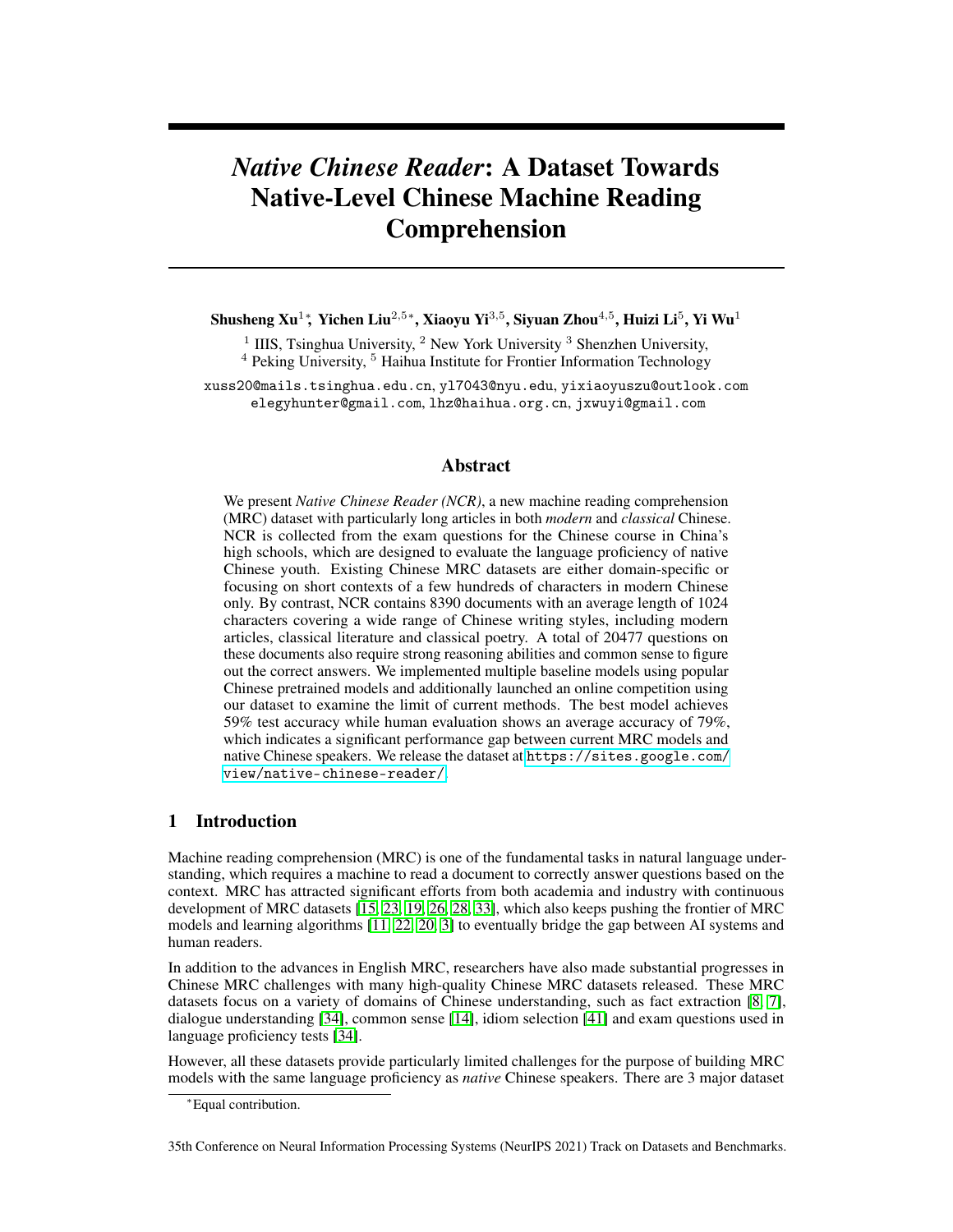#### Acknowledgements

Yi Wu is supported by 2030 Innovation Megaprojects of China (Programme on New Generation Artificial Intelligence) Grant No. 2021AAA0150000. We would also like to thank the anonymous reviewers for their insightful feedbacks.

## References

- <span id="page-10-12"></span>[1] Mikel Artetxe, Sebastian Ruder, and Dani Yogatama. On the cross-lingual transferability of monolingual representations. *arXiv preprint arXiv:1910.11856*, 2019.
- <span id="page-10-6"></span>[2] Ondrej Bajgar, Rudolf Kadlec, and Jan Kleindienst. Embracing data abundance: Booktest dataset for reading comprehension. *arXiv preprint arXiv:1610.00956*, 2016.
- <span id="page-10-2"></span>[3] Tom B Brown, Benjamin Mann, Nick Ryder, Melanie Subbiah, Jared Kaplan, Prafulla Dhariwal, Arvind Neelakantan, Pranav Shyam, Girish Sastry, Amanda Askell, et al. Language models are few-shot learners. *arXiv preprint arXiv:2005.14165*, 2020.
- <span id="page-10-7"></span>[4] Eunsol Choi, He He, Mohit Iyyer, Mark Yatskar, Wen-tau Yih, Yejin Choi, Percy Liang, and Luke Zettlemoyer. Quac: Question answering in context. *arXiv preprint arXiv:1808.07036*, 2018.
- <span id="page-10-14"></span>[5] Yiming Cui, Wanxiang Che, Ting Liu, Bing Qin, Shijin Wang, and Guoping Hu. Revisiting pre-trained models for chinese natural language processing. *arXiv preprint arXiv:2004.13922*, 2020.
- <span id="page-10-13"></span>[6] Yiming Cui, Wanxiang Che, Ting Liu, Bing Qin, Ziqing Yang, Shijin Wang, and Guoping Hu. Pre-training with whole word masking for chinese bert. *arXiv preprint arXiv:1906.08101*, 2019.
- <span id="page-10-4"></span>[7] Yiming Cui, Ting Liu, Wanxiang Che, Li Xiao, Zhipeng Chen, Wentao Ma, Shijin Wang, and Guoping Hu. A span-extraction dataset for chinese machine reading comprehension. *arXiv preprint arXiv:1810.07366*, 2018.
- <span id="page-10-3"></span>[8] Yiming Cui, Ting Liu, Zhipeng Chen, Wentao Ma, Shijin Wang, and Guoping Hu. Dataset for the first evaluation on chinese machine reading comprehension. *arXiv preprint arXiv:1709.08299*, 2017.
- <span id="page-10-9"></span>[9] Yiming Cui, Ting Liu, Zhipeng Chen, Shijin Wang, and Guoping Hu. Consensus attention-based neural networks for chinese reading comprehension. *arXiv preprint arXiv:1607.02250*, 2016.
- <span id="page-10-10"></span>[10] Yiming Cui, Ting Liu, Ziqing Yang, Zhipeng Chen, Wentao Ma, Wanxiang Che, Shijin Wang, and Guoping Hu. A sentence cloze dataset for chinese machine reading comprehension. *arXiv preprint arXiv:2004.03116*, 2020.
- <span id="page-10-1"></span>[11] Jacob Devlin, Ming-Wei Chang, Kenton Lee, and Kristina Toutanova. Bert: Pre-training of deep bidirectional transformers for language understanding. *arXiv preprint arXiv:1810.04805*, 2018.
- <span id="page-10-8"></span>[12] Dheeru Dua, Yizhong Wang, Pradeep Dasigi, Gabriel Stanovsky, Sameer Singh, and Matt Gardner. Drop: A reading comprehension benchmark requiring discrete reasoning over paragraphs. *arXiv preprint arXiv:1903.00161*, 2019.
- <span id="page-10-11"></span>[13] Pavel Efimov, Andrey Chertok, Leonid Boytsov, and Pavel Braslavski. Sberquad–russian reading comprehension dataset: Description and analysis. In *International Conference of the Cross-Language Evaluation Forum for European Languages*, pages 3–15. Springer, 2020.
- <span id="page-10-5"></span>[14] Wei He, Kai Liu, Jing Liu, Yajuan Lyu, Shiqi Zhao, Xinyan Xiao, Yuan Liu, Yizhong Wang, Hua Wu, Qiaoqiao She, et al. Dureader: a chinese machine reading comprehension dataset from real-world applications. *arXiv preprint arXiv:1711.05073*, 2017.
- <span id="page-10-0"></span>[15] Karl Moritz Hermann, Tomáš Kočiskỳ, Edward Grefenstette, Lasse Espeholt, Will Kay, Mustafa Suleyman, and Phil Blunsom. Teaching machines to read and comprehend. *arXiv preprint arXiv:1506.03340*, 2015.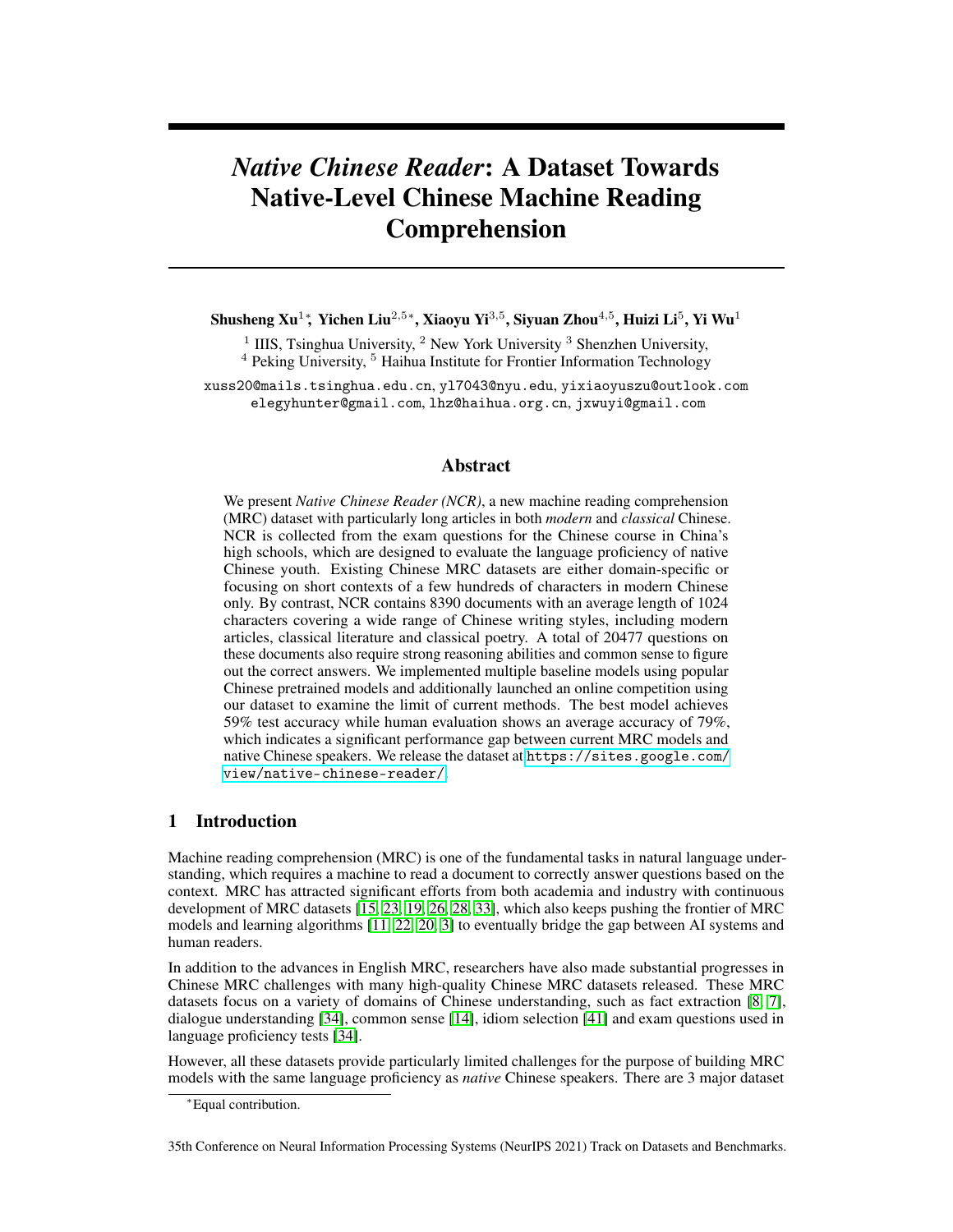- <span id="page-11-8"></span>[16] Felix Hill, Antoine Bordes, Sumit Chopra, and Jason Weston. The goldilocks principle: Reading children's books with explicit memory representations. *arXiv preprint arXiv:1511.02301*, 2015.
- <span id="page-11-11"></span>[17] Mandar Joshi, Eunsol Choi, Daniel S Weld, and Luke Zettlemoyer. Triviaqa: A large scale distantly supervised challenge dataset for reading comprehension. *arXiv preprint arXiv:1705.03551*, 2017.
- <span id="page-11-12"></span>[18] Tomáš Kočiskỳ, Jonathan Schwarz, Phil Blunsom, Chris Dyer, Karl Moritz Hermann, Gábor Melis, and Edward Grefenstette. The narrativeqa reading comprehension challenge. *Transactions of the Association for Computational Linguistics*, 6:317–328, 2018.
- <span id="page-11-1"></span>[19] Guokun Lai, Qizhe Xie, Hanxiao Liu, Yiming Yang, and Eduard Hovy. Race: Large-scale reading comprehension dataset from examinations. *arXiv preprint arXiv:1704.04683*, 2017.
- <span id="page-11-6"></span>[20] Zhenzhong Lan, Mingda Chen, Sebastian Goodman, Kevin Gimpel, Piyush Sharma, and Radu Soricut. Albert: A lite bert for self-supervised learning of language representations. *arXiv preprint arXiv:1909.11942*, 2019.
- <span id="page-11-15"></span>[21] Jiahua Liu, Yankai Lin, Zhiyuan Liu, and Maosong Sun. Xqa: A cross-lingual open-domain question answering dataset. In *Proceedings of the 57th Annual Meeting of the Association for Computational Linguistics*, pages 2358–2368, 2019.
- <span id="page-11-5"></span>[22] Yinhan Liu, Myle Ott, Naman Goyal, Jingfei Du, Mandar Joshi, Danqi Chen, Omer Levy, Mike Lewis, Luke Zettlemoyer, and Veselin Stoyanov. Roberta: A robustly optimized bert pretraining approach. *arXiv preprint arXiv:1907.11692*, 2019.
- <span id="page-11-0"></span>[23] Tri Nguyen, Mir Rosenberg, Xia Song, Jianfeng Gao, Saurabh Tiwary, Rangan Majumder, and Li Deng. Ms marco: A human generated machine reading comprehension dataset. In *CoCo@ NIPS*, 2016.
- <span id="page-11-9"></span>[24] Takeshi Onishi, Hai Wang, Mohit Bansal, Kevin Gimpel, and David McAllester. Who did what: A large-scale person-centered cloze dataset. *arXiv preprint arXiv:1608.05457*, 2016.
- <span id="page-11-7"></span>[25] Denis Paperno, Germán Kruszewski, Angeliki Lazaridou, Quan Ngoc Pham, Raffaella Bernardi, Sandro Pezzelle, Marco Baroni, Gemma Boleda, and Raquel Fernández. The lambada dataset: Word prediction requiring a broad discourse context. *arXiv preprint arXiv:1606.06031*, 2016.
- <span id="page-11-2"></span>[26] Pranav Rajpurkar, Robin Jia, and Percy Liang. Know what you don't know: Unanswerable questions for squad. *arXiv preprint arXiv:1806.03822*, 2018.
- <span id="page-11-10"></span>[27] Pranav Rajpurkar, Jian Zhang, Konstantin Lopyrev, and Percy Liang. Squad: 100,000+ questions for machine comprehension of text. *arXiv preprint arXiv:1606.05250*, 2016.
- <span id="page-11-3"></span>[28] Siva Reddy, Danqi Chen, and Christopher D Manning. Coqa: A conversational question answering challenge. *Transactions of the Association for Computational Linguistics*, 7:249–266, 2019.
- <span id="page-11-17"></span>[29] Stephen Robertson and Hugo Zaragoza. *The probabilistic relevance framework: BM25 and beyond*. Now Publishers Inc, 2009.
- <span id="page-11-16"></span>[30] Stephen E Robertson and K Sparck Jones. Relevance weighting of search terms. *Journal of the American Society for Information science*, 27(3):129–146, 1976.
- <span id="page-11-13"></span>[31] Chih Chieh Shao, Trois Liu, Yuting Lai, Yiying Tseng, and Sam Tsai. Drcd: a chinese machine reading comprehension dataset. *arXiv preprint arXiv:1806.00920*, 2018.
- <span id="page-11-14"></span>[32] Hideyuki Shibuki, Kotaro Sakamoto, Yoshinobu Kano, Teruko Mitamura, Madoka Ishioroshi, Kelly Y Itakura, Di Wang, Tatsunori Mori, and Noriko Kando. Overview of the ntcir-11 qa-lab task. In *Ntcir*, volume 56, pages 59–99, 2014.
- <span id="page-11-4"></span>[33] Kai Sun, Dian Yu, Jianshu Chen, Dong Yu, Yejin Choi, and Claire Cardie. Dream: A challenge data set and models for dialogue-based reading comprehension. *Transactions of the Association for Computational Linguistics*, 7:217–231, 2019.